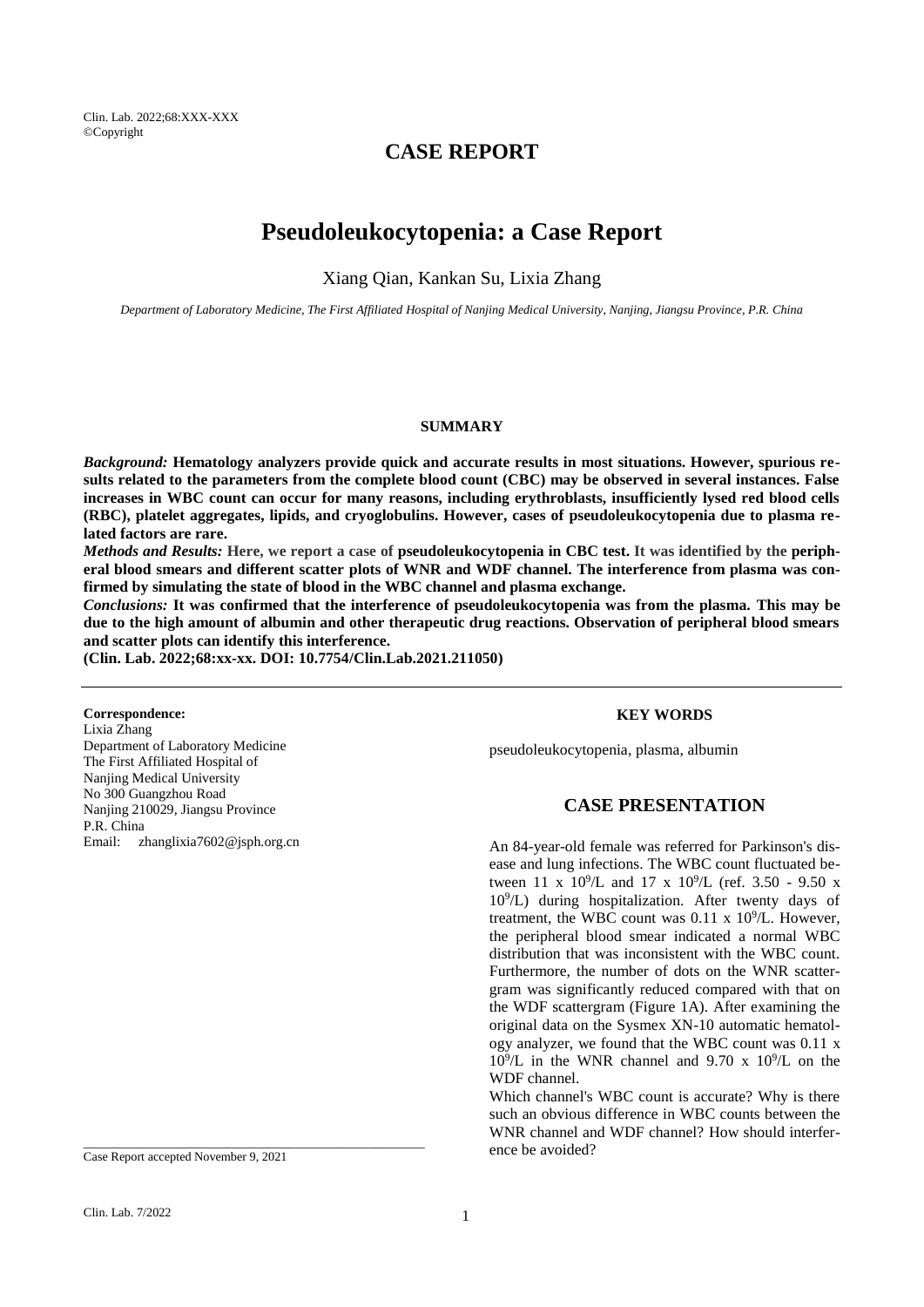

**Figure 1. The images of scattergrams.**

**Panel A. The number of dots on the WNR scattergram was significantly reduced compared with those on the WDF scattergram. Panel B. The number of dots on the WNR scattergram was similar to those on the WDF scattergram after plasma exchange.**



**Figure 2. Panel A. WNR tube (a) and WDF tube (b) from the patient. Panel B. WNR tubes from the patient (c) and healthy control (d). Panel C. WNR tube of the plasma layer from the patient. Panel D. The smear of the clot (x 1,000, Wright Giemsa). Clots are shown in the red circles. Panel E. WNR tube from blood with protein concentrations of 160 g/L (e), 140 g/L (f), 120 g/L (g), 100 g/L (h) and 80 g/L (i).**